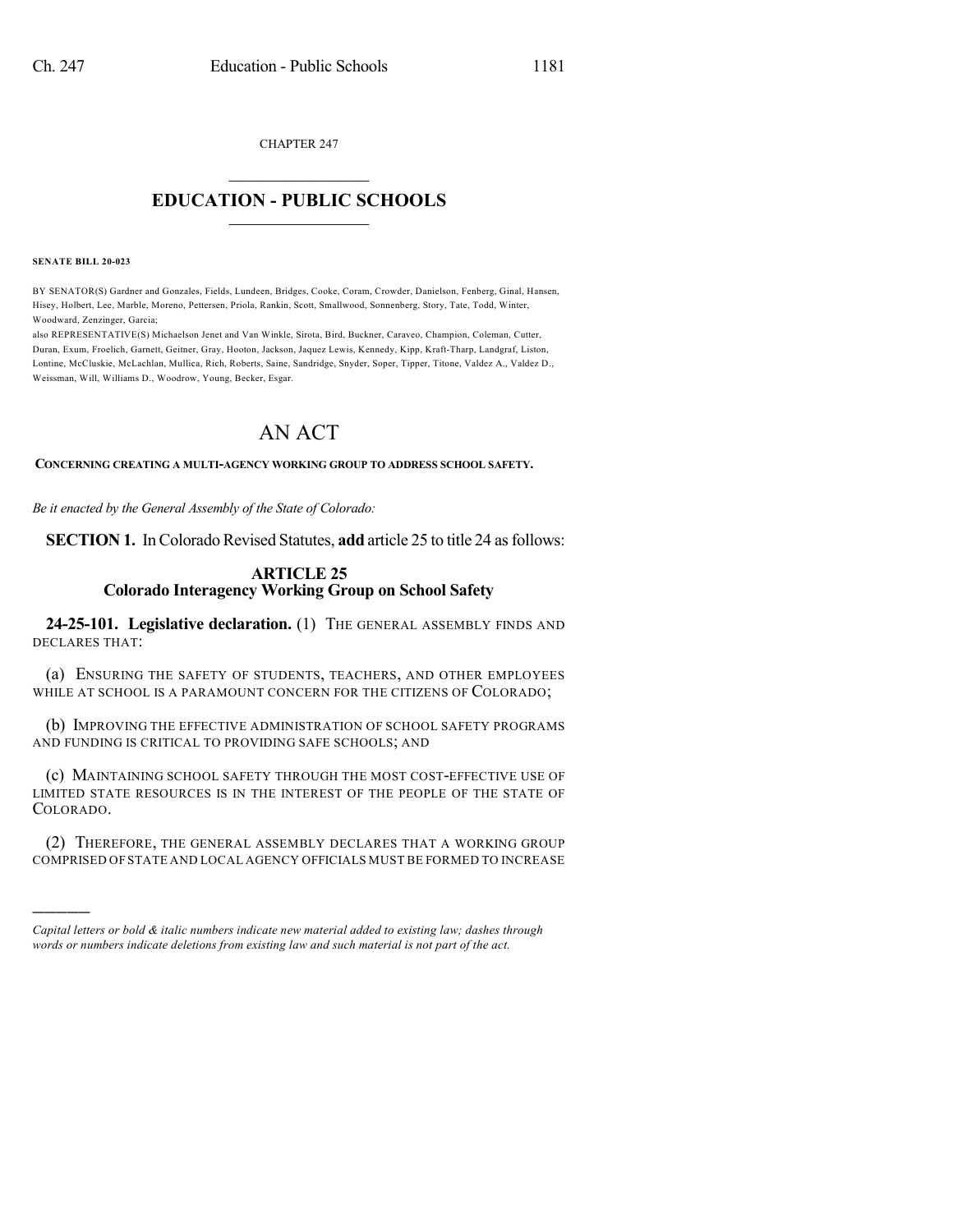COORDINATION OF SCHOOL SAFETY PROGRAMS ACROSS STATE GOVERNMENT AND ANNUALLY REPORT TO THE GOVERNOR, THE SPEAKER OF THE HOUSE OF REPRESENTATIVES, AND THE PRESIDENT OF THE SENATE ON THEIR ACTIVITIES.

**24-25-102. Colorado interagency working group on schoolsafety - creation - membership - operation - immunity.** (1) THERE IS HEREBY CREATED IN THE DEPARTMENT THE COLORADO INTERAGENCY WORKING GROUP ON SCHOOL SAFETY, REFERRED TO IN THIS ARTICLE 25 AS THE "WORKING GROUP". THE WORKING GROUP HAS THE POWERS AND DUTIES SPECIFIED IN THIS ARTICLE 25.

(2) THE WORKING GROUP CONSISTS OF FOURTEEN MEMBERS, AS FOLLOWS:

(a) THE EXECUTIVE DIRECTOR OF THE DEPARTMENT OF PUBLIC SAFETY, OR HIS OR HER DESIGNEE, WHO SHALL SERVE AS THE CHAIR OF THE WORKING GROUP;

(b) THE COMMISSIONER OF EDUCATION, OR HIS OR HER DESIGNEE, WHO SHALL SERVE AS THE VICE-CHAIR OF THE WORKING GROUP;

(c) THE EXECUTIVE DIRECTOR OF THE DEPARTMENT OF PUBLIC HEALTH AND ENVIRONMENT, OR HIS OR HER DESIGNEE;

(d) THE EXECUTIVE DIRECTOR OF THE DEPARTMENT OF HUMAN SERVICES, OR HIS OR HER DESIGNEE;

(e) THE ATTORNEY GENERAL, OR HIS OR HER DESIGNEE;

(f) THE DIRECTOR OF THE SCHOOL SAFETY RESOURCE CENTER;

(g) THE DIRECTOR OF THE DIVISION OF FIRE PREVENTION AND CONTROL OR HIS OR HER DESIGNEE;

(h) THE STATE ARCHITECT OR HIS OR HER DESIGNEE;

(i) ASCHOOL DISTRICT SUPERINTENDENT WHO SERVES AN URBAN OR SUBURBAN SCHOOL DISTRICT, APPOINTED BY AN ORGANIZATION THAT REPRESENTS SCHOOL EXECUTIVES;

(j) ASCHOOL DISTRICT SUPERINTENDENT WHO SERVES A RURAL SCHOOL DISTRICT, APPOINTED BY AN ORGANIZATION THAT REPRESENTS SCHOOL EXECUTIVES;

(k) A CHIEF OF POLICE APPOINTED BY AN ORGANIZATION THAT REPRESENTS COLORADO CHIEFS OF POLICE;

(l) A COUNTY SHERIFF APPOINTED BY AN ORGANIZATION THAT REPRESENTS COLORADO COUNTY SHERIFFS; AND

(m) TWO MEMBERS WHO ARE EITHER A STUDENT OR PARENT WHO ATTENDED A SCHOOL OR HAD A CHILD ATTEND A SCHOOL AT THE TIME A SCHOOL SHOOTING OCCURRED AT THE SCHOOL, ONE APPOINTED BY THE MAJORITY LEADER OF THE SENATE AND ONE APPOINTED BY THE MINORITY LEADER OF THE SENATE.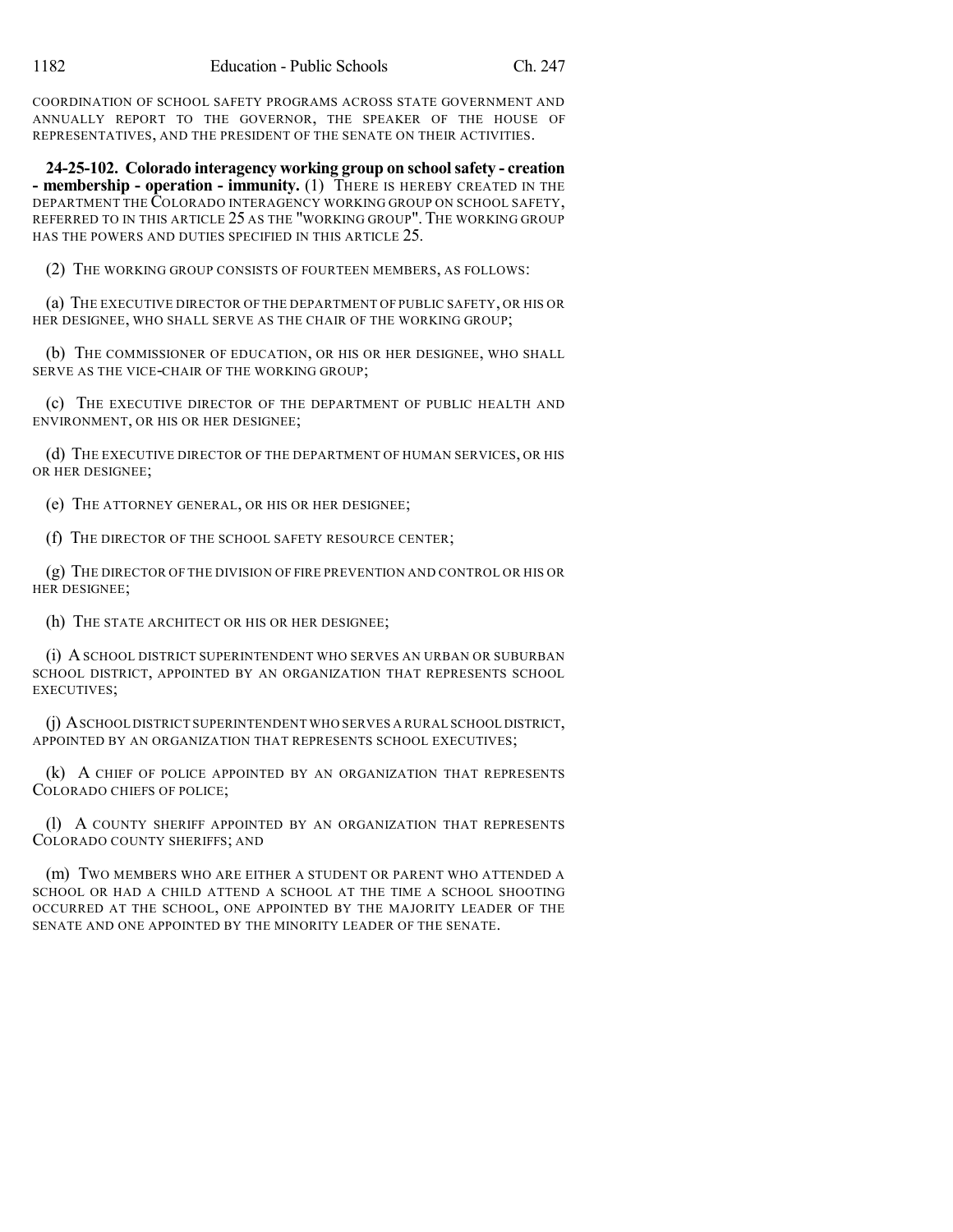(3) THE MEMBERS OF THE WORKING GROUP SERVE WITHOUT COMPENSATION BUT THE MEMBERS APPOINTED BY THE GOVERNOR MAY BE REIMBURSED FOR ANY ACTUAL AND NECESSARY TRAVEL EXPENSES INCURRED IN THE PERFORMANCE OF THEIR DUTIES PURSUANT TO THIS ARTICLE 25.

(4) THE WORKING GROUP SHALL MEET AT LEAST ONCE PER QUARTER TO REVIEW INFORMATION NECESSARY FOR MAKING RECOMMENDATIONS.

(5) THE WORKING GROUP MAY CONTRACT WITH A CONSULTANT TO OPTIMIZE THE ALIGNMENT AND EFFECTIVENESS OF THE SCHOOL SAFETY EFFORTS IN COLORADO AND IDENTIFY EVIDENCE-BASED BEST PRACTICES. THE GENERAL ASSEMBLY MAY APPROPRIATE MONEY TO THE WORKING GROUP FOR A CONSULTANT IF REQUESTED BY THE WORKING GROUP.

(6) MEMBERS OF THE WORKING GROUP, EMPLOYEES, AND CONSULTANTS ARE IMMUNE FROM SUIT IN ANY CIVIL ACTION BASED UPON ANY OFFICIAL ACT PERFORMED IN GOOD FAITH PURSUANT TO THIS ARTICLE 25.

(7) THE WORKING GROUP SHALL ONLY MEET IF THE DEPARTMENT OF PUBLIC SAFETY IDENTIFIES SUFFICIENT FUNDING TO COVER THE COSTS ASSOCIATED WITH THE WORKING GROUP.

**24-25-103. Duties of the working group - mission.** (1) THE MISSION OF THE WORKING GROUP IS TO ENHANCE SCHOOL SAFETY THROUGH THE COST-EFFECTIVE USE OF PUBLIC RESOURCES. THE WORK OF THE WORKING GROUP WILL FOCUS ON EVIDENCE-BASED BEST PRACTICES.

(2) THE WORKING GROUP SHALL:

(a) STUDY AND IMPLEMENT RECOMMENDATIONS OF THE STATE AUDITOR'S REPORT REGARDING SCHOOL SAFETY RELEASED SEPTEMBER 2019;

(b) CONSIDER PROGRAM ORGANIZATION AND RECOMMEND REORGANIZATION IF NECESSARY;

(c) IDENTIFY SHARED METRICS TO EXAMINE PROGRAM EFFECTIVENESS;

(d) FACILITATE INTERAGENCY COORDINATION AND COMMUNICATION;

(e) INCREASE TRANSPARENCY AND ACCESSIBILITY OF STATE GRANTS AND RESOURCES, PARTICULARLY FOR SCHOOL DISTRICTS WITHOUT A GRANT WRITER, WHICH INCLUDES IMPROVING OUTREACH AND MAY INCLUDE DEVELOPING COMMON GRANT APPLICATIONS;

(f) FACILITATE AND ADDRESS DATA SHARING, INCLUDING ALLOWABLE DATA SHARING AT THE LOCAL LEVEL, WHEN APPROPRIATE AND ALLOWABLE UNDER STATE AND FEDERAL LAW; AND

(g) ADDRESS SCHOOL SAFETY PROGRAM CHALLENGES IN A COORDINATED WAY.

(3) THE WORKING GROUP MAY USE AVAILABLE RESOURCES, MODALITIES, AND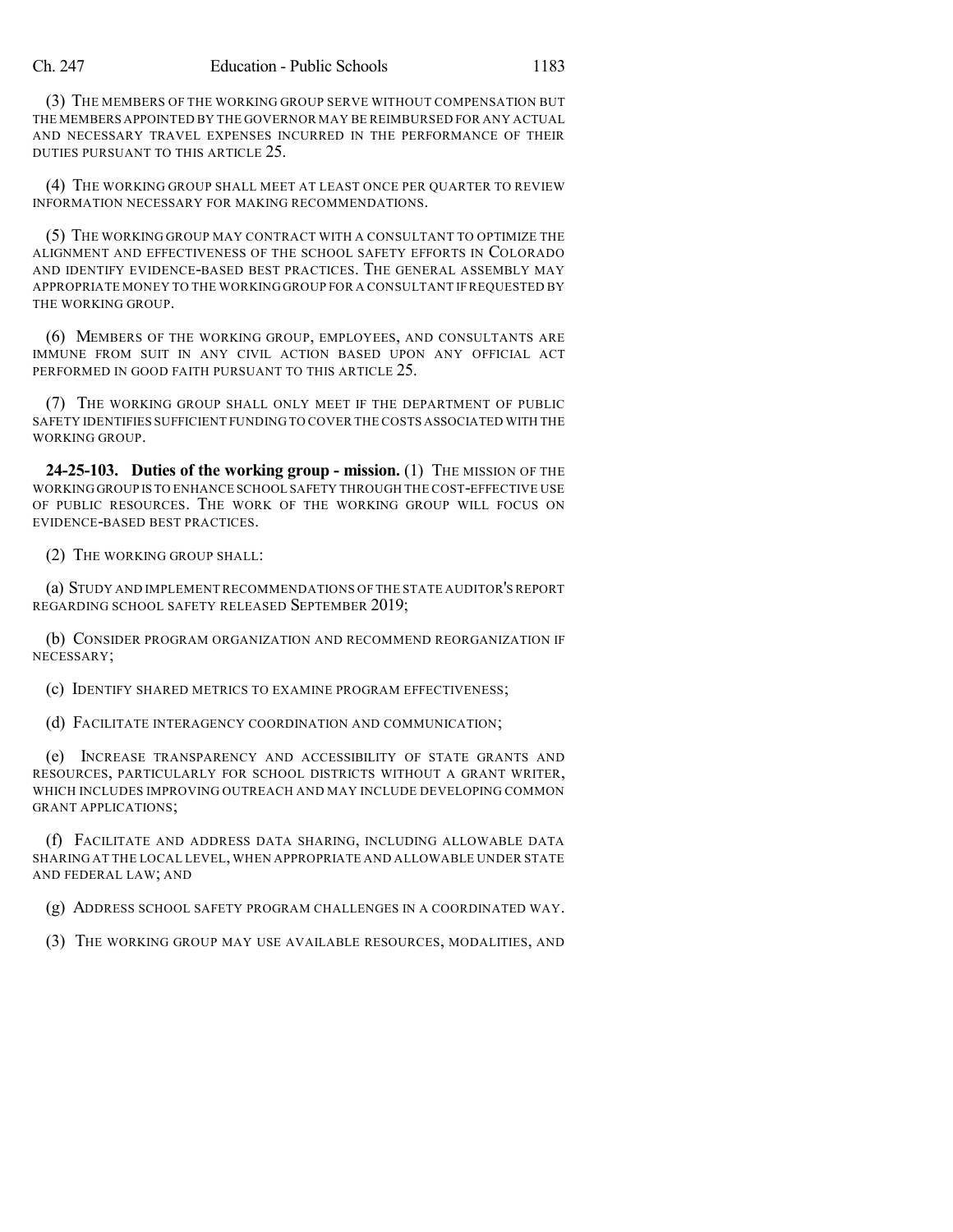NONMEMBERS FROM INTERESTED MEMBERS OF THE COMMUNITY TO FOCUS ON SPECIFIC SUBJECT MATTERS.

(4) THE SCHOOL SAFETY RESOURCE CENTER SERVES AS THE CLEARINGHOUSE FOR ALL MATERIALS PRODUCED BY THE WORKING GROUP.

(5) THE DIVISION OF CRIMINAL JUSTICE IN THE DEPARTMENT OF PUBLIC SAFETY, IN CONSULTATION WITH THE DEPARTMENT OF EDUCATION, SHALL PROVIDE RESOURCES FOR DATA COLLECTION,RESEARCH,ANALYSIS,AND PUBLICATION OF THE WORKING GROUP'S FINDINGS AND REPORTS.

**24-25-104. Colorado working group on school safety cash fund - created gifts, grants, and donations.** (1) THE DEPARTMENT OF PUBLIC SAFETY AND THE WORKING GROUP ARE AUTHORIZED TO ACCEPT GIFTS, GRANTS, OR DONATIONS, INCLUDING IN-KIND DONATIONS FROM PRIVATE OR PUBLIC SOURCES, FOR THE PURPOSES OF THIS ARTICLE 25. ALL PRIVATE AND PUBLIC MONEY RECEIVED THROUGH GIFTS, GRANTS, OR DONATIONS BY THE DEPARTMENT OF PUBLIC SAFETY OR BY THE WORKING GROUP MUST BE TRANSMITTED TO THE STATE TREASURER, WHO SHALL CREDIT THE SAME TO THE COLORADO WORKING GROUP ON SCHOOL SAFETY CASH FUND, WHICH FUND IS CREATED IN THE STATE TREASURY AND REFERRED TO IN THIS ARTICLE 25 AS THE "CASH FUND". THE STATE TREASURER SHALL INVEST ANY MONEY IN THE CASH FUND NOT EXPENDED FOR THE PURPOSES OF THIS ARTICLE 25 AS PROVIDED IN SECTION 24-36-113. ALL INTEREST AND INCOME DERIVED FROM THE INVESTMENT AND DEPOSIT OF MONEY IN THE CASH FUND MUST BE CREDITED TO THE CASH FUND. ANY UNEXPENDED AND UNENCUMBERED MONEY REMAINING IN THE CASH FUND AT THE END OF ANY FISCAL YEAR REMAINS IN THE CASH FUND AND SHALL NOT BE CREDITED OR TRANSFERRED TO THE GENERAL FUND OR ANY OTHER FUND.

(2) THE DEPARTMENT OF PUBLIC SAFETY IS NOT REQUIRED TO SOLICIT GIFTS, GRANTS, OR DONATIONS FROM ANY SOURCE FOR THE PURPOSES OF THIS ARTICLE 25.

**22-25-105. Repeal of article.** THIS ARTICLE 25 IS REPEALED, EFFECTIVE SEPTEMBER 1, 2022. BEFORE THE REPEAL, THE DEPARTMENT OF REGULATORY AGENCIES SHALL REVIEW THE WORKING GROUP AS DESCRIBED IN SECTION 2-3-1203.

**SECTION 2.** In Colorado Revised Statutes, 2-3-1203, **add** (13)(a)(VI) as follows:

**2-3-1203. Sunset review of advisory committees - legislative declaration definition - repeal.** (13) (a) The following statutory authorizations for the designated advisory committees are scheduled for repeal on September 1, 2022:

(VI) THE COLORADO INTERAGENCY WORKING GROUP ON SCHOOL SAFETY CREATED IN SECTION 24-25-102.

**SECTION 3. No appropriation.** The general assembly has determined that this act can be implemented within existing appropriations, and therefore no separate appropriation of state money is necessary to carry out the purposes of this act.